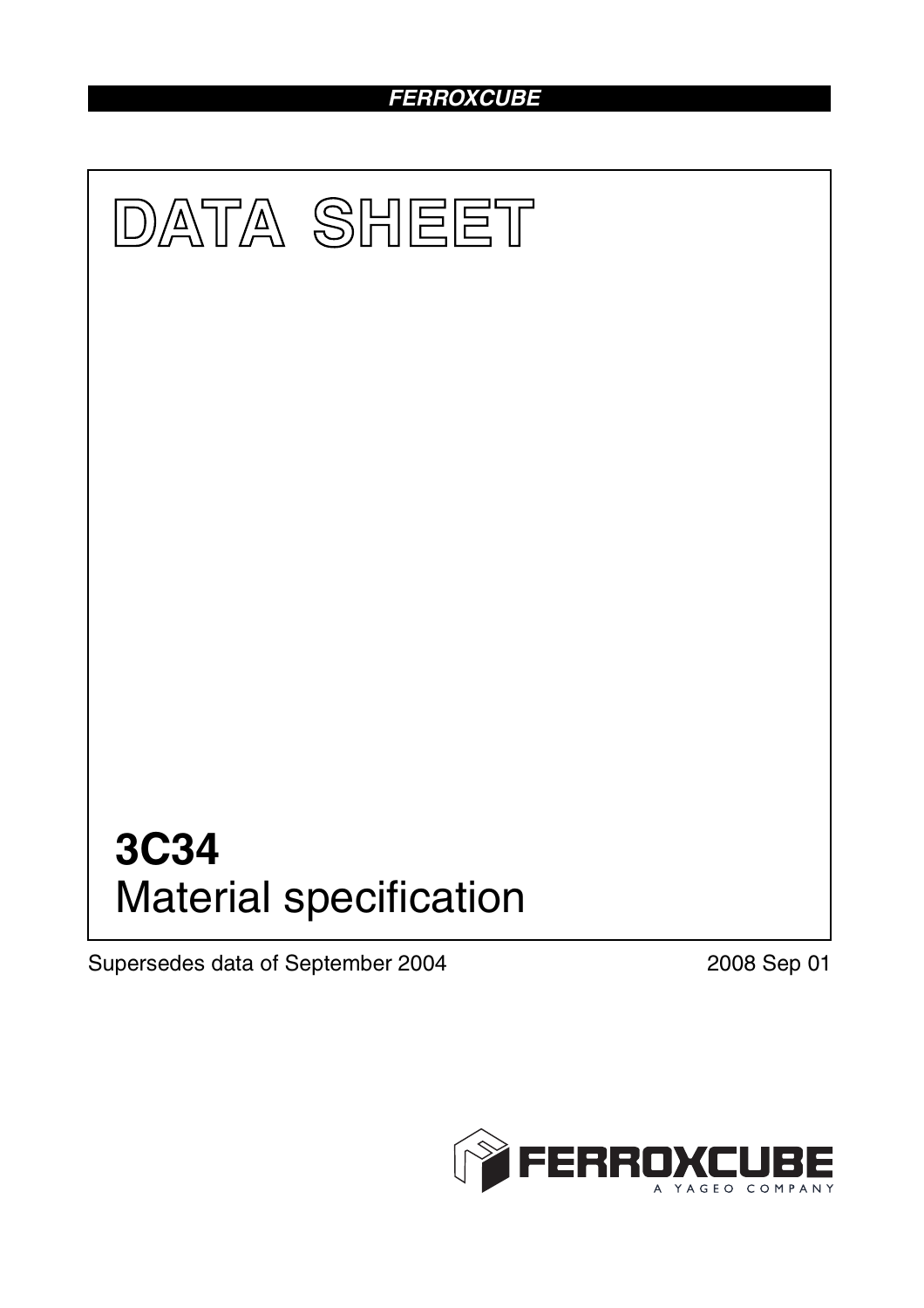# Material specification **3C34**

### **3C34 SPECIFICATIONS**

A medium frequency, high Bsat power material optimized for use in line output transformers at frequencies up to 0.3 MHz.

| <b>SYMBOL</b> | <b>CONDITIONS</b> | <b>VALUE</b>   | <b>UNIT</b>       |
|---------------|-------------------|----------------|-------------------|
| $\mu_i$       | 25 °C; ≤10 kHz;   | 2100 ± 20%     |                   |
|               | $0.25$ mT         |                |                   |
| $\mu_{a}$     | 100 °C; 25 kHz;   | 6500 ±25%      |                   |
|               | 200 mT            |                |                   |
| B             | 25 °C; 10 kHz;    | $\approx 500$  | mT                |
|               | 1200 A/m          |                |                   |
|               | 100 °C; 10 kHz;   | $\approx 440$  | mT                |
|               | 1200 A/m          |                |                   |
| $P_V$         | 100 °C; 100 kHz;  | $\leq 60$      | kW/m <sup>3</sup> |
|               | 100 mT            |                |                   |
|               | 100 °C; 100 kHz;  | $\leq 400$     |                   |
|               | 200 mT            |                |                   |
| ρ             | DC; 25 °C         | $\approx 5$    | $\Omega$ m        |
| $T_{\rm C}$   |                   | $\geq$ 240     | $^{\circ}C$       |
| density       |                   | $\approx 4800$ | kg/m <sup>3</sup> |





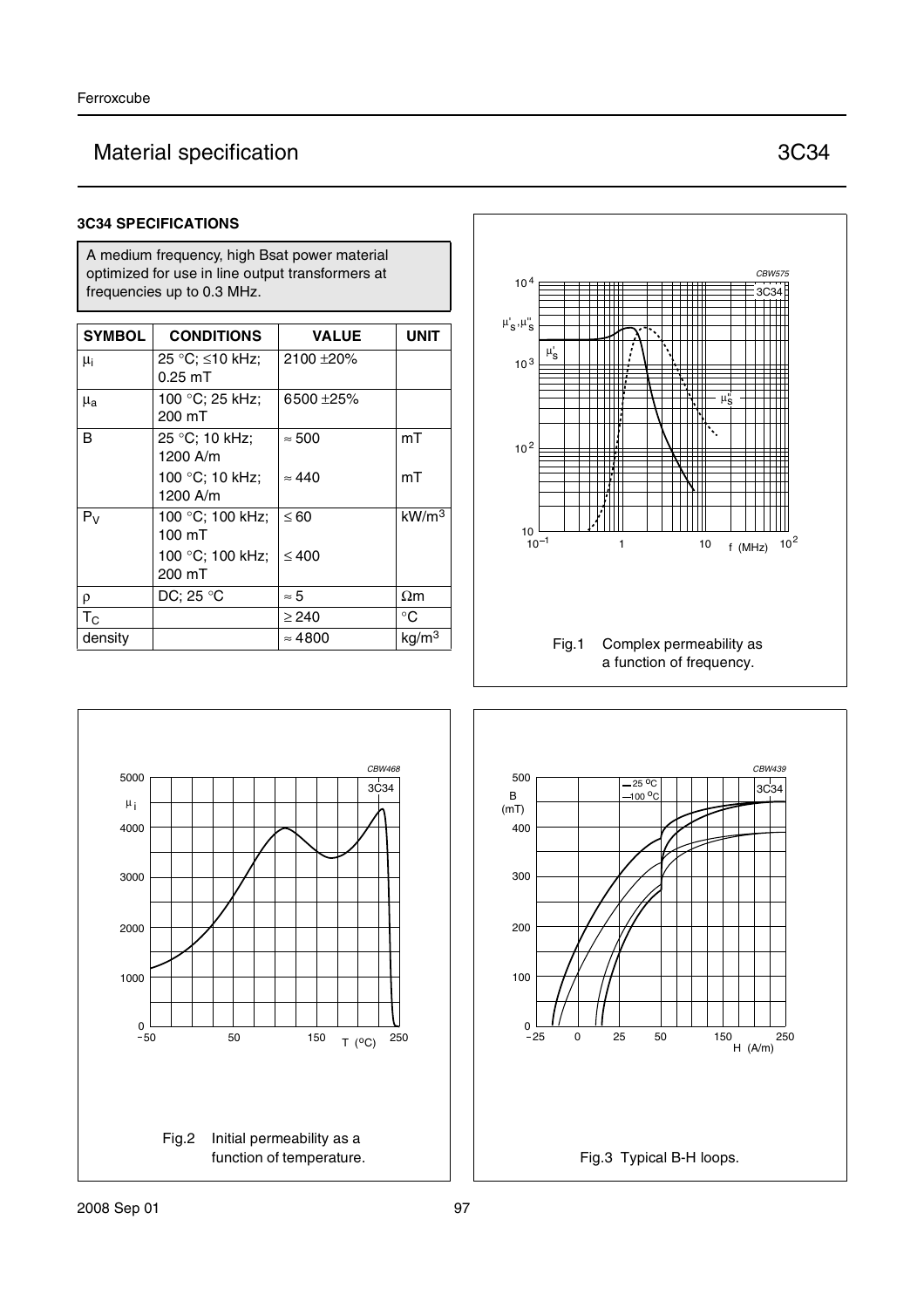# Material specification **3C34**